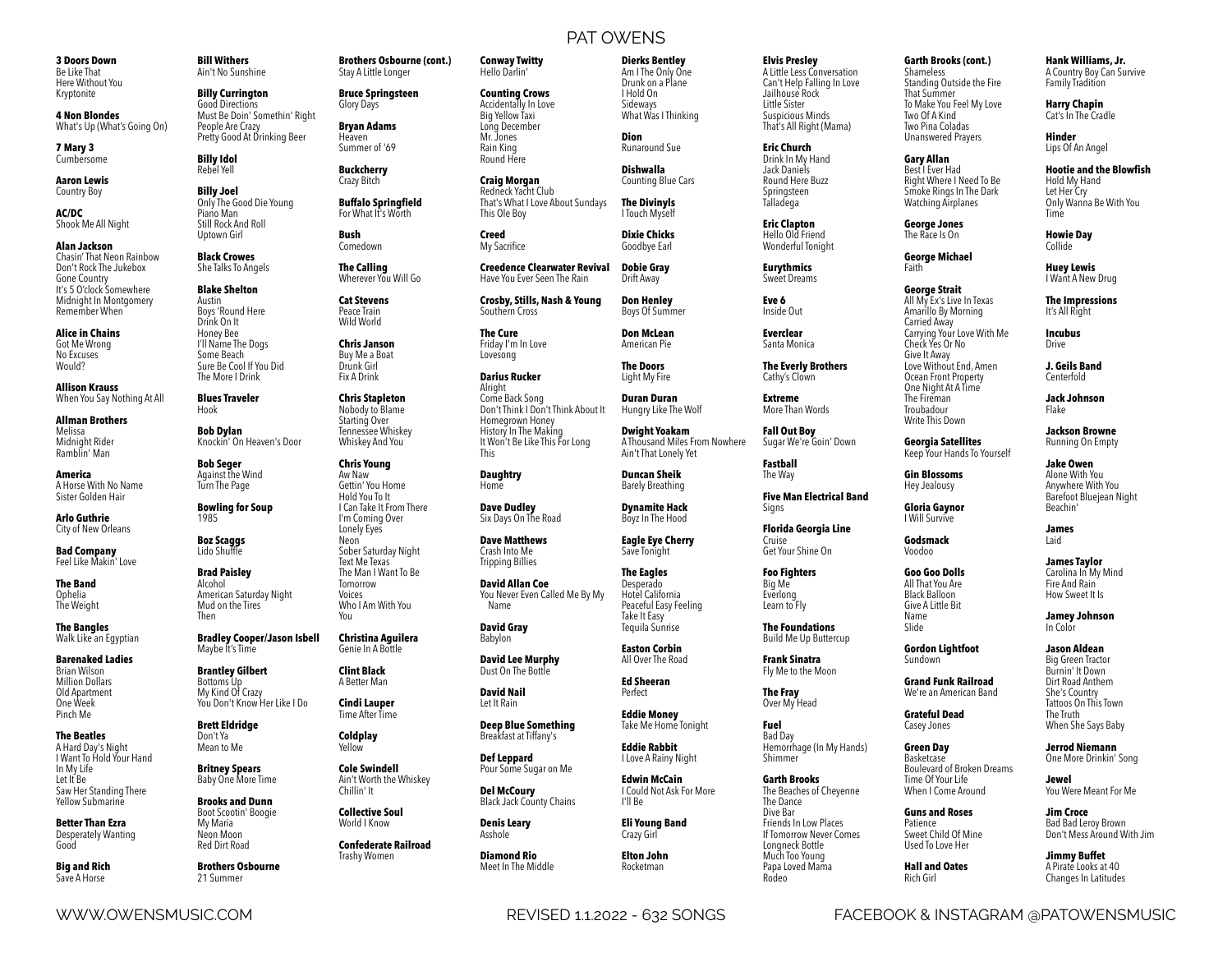#### **Jimmy Buffet (cont.)**  Cheeseburger In Paradise

Come Monday Margaritaville Son Of A Sailor Volcano (I Don't Know) Why Don't We Get Drunk

**Joan Jett**  I Love Rock & Roll

**Joe Diffie**  Prop Me Up Beside The Jukebox (If I Die)

**Joe Nichols**  Brokenheartsville Sunny And 75 Tequila Makes Her Clothes Fall Off Yeah Lettin' The Night Roll

**John Anderson**  Straight Tequila Night

**John Denver**  Annie's Song Leaving On A Jet Plane Rocky Mountain High Take Me Home Country Roads Thank God I'm A Country Boy

**John Fogerty Centerfield** 

**John Legend**  All of Me

**John Lennon**  Imagine

**John Mayer**  Body Is A Wonderland No Such Thing

**John Mellencamp**  Authority Song Hurt So Good Jack And Diane Pink Houses Smalltown Wild Night

**John Michael Montgomery**  Sold (The Grundy County Auction)

**John Prine**  Angel From Montgomery

**Johnny Cash**  A Boy Named Sue Cocaine Blues Folsom Prison Blues Hurt I Walk The Line Long Black Veil Ring Of Fire

**Jon Bon Jovi**  Living On A Prayer Wanted Dead Or Alive You Give Love A Bad Name

**Jon Pardi**  Dirt On My Boots Head Over Boots

**Josh Gracin**  Stay With Me (Brass Bed)

Would You Go With Me Your Man **Journey**  Don't Stop Believin' Faithfully Open Arms **Justin Moore** 

**Kansas**  Dust In The Wind **Keith Urban**  Without You You'll Think Of Me **Keith Whitley** 

Get Along

Danny's Song **Kenny Rogers**  The Gambler The Greatest

Picture **The Killers**  Mr. Brightside **Kings of Leon**  Sex On Fire Use Somebody **Kip Moore**  Somethin' 'Bout A Truck

**Kiss**  Hard Luck Woman Rock & Roll All Night **Kool & the Gang**  Celebration **Kris Kristofferson** 

**Led Zeppelin**  Hey Hey What Can I Do

**Josh Turner**  Hometown Girl Long Black Train Loretta Lynn's Lincoln Time Is Love Why Don't We Just Dance

**Lenny Kravitz**  Fly Away **Lifehouse** 

**Lee Brice**  A Woman Like You Parking Lot Party **Lee Greenwood**  God Bless the USA

Hanging By A Moment You And Me

**Lionel Ritchie**  Hello

**Lit**  My Own Worst Enemy

**Little Texas**  God Blessed Texas

> **Live**  All Over You I Alone Lightning Crashes

Don't Close Your Eyes I'm No Stranger To The Rain **Lonestar**  Amazed

**Kelly Clarkson**  Behind These Hazel Eyes **Kenny Chesney**  Anything But Mine Save It For A Rainy Day She Thinks My Tractor's Sexy When The Sun Goes Down You And Tequila **Luke Bryan**  Country Girl (Shake It For Me) Crash My Party Do I Drink A Beer Drunk On You I Don't Want This Night To End Play It Again Rain Is A Good Thing Roller Coaster Someone Else Calling You Baby

**Kenny Loggins Luke Combs**  Beautiful Crazy Beer Never Broke My Heart Better Together When It Rains It Pours

**Kid Rock & Sheryl Crow Lustra**  Scotty Doesn't Know

> **Lynyrd Skynyrd**  Gimme 3 Steps Simple Man Sweet Home Alabama Tuesday's Gone

**Madonna**  Borderline

> **Marcy Playground**  Sex And Candy **Mark Chesnutt**  Old Flames Have New Names

Too Cold at Home **Maroon 5** 

Sunday Morning Coming Down She Will Be Loved This Love

> **Marshall Tucker Band**  Can't You See

PAT OWENS

**Marvin Gaye**  Let's Get It On **Matchbox 20**  3am Back 2 Good Bent Bright Lights Disease If You're Gone Long Day Push Rest Stop Unwell **Melissa Ethridge**  Come To My Window **Men at Work**  Land Down Under Overkill **Merle Haggard** 

 Drink Mama Tried Working Man Blues **Metallica**  Nothing Else Matters **Michael Jackson**  Man In The Mirror **Midland**  Drinkin' Problem **Miley Cyrus**  Party In The USA **Morgan Wallen**  Whiskey Glasses **Motley Crue**  Smokin In The Boys Room

**Mr. Big**  To Be With You **Neil Diamond**  Sweet Caroline **Neil McCoy**  Wink **Neil Young**  Heart of Gold Rockin' In The Free World

**Nickelback**  How You Remind Me Rock Star **Night Ranger**  Sister Christian **Nirvana**  About A Girl Dumb

**Nitty Gritty Dirt Band**  Fishin' In The Dark **O.A.R.**  Shattered

**Oasis**  Don't Look Back In Anger Wonderwall

**Old Crow Medicine Show**  Wagon Wheel

**Otis Redding**  Dock Of The Bay

**Outfield**  Your Love

**Outkast**  Hey Ya

**Pearl Jam**  Alive Better Man Black

Elderly Woman Last Kiss

I Think I'll Just Stay Here And **Peter Gabriel**  In Your Eyes **Pink Floyd** 

Wish You Were Here **Poison**  Every Rose Has Its Thorn

**Presidents of the USA**  Lump Peaches

**Prince**  Purple Rain

When Doves Cry **The Proclaimers** 

I'm Gonna Be (500 Miles) **Puddle of Mudd** 

She Hates Me **Pure Prairie League** 

Amie

**Queen**  Crazy Little Thing Called Love

**Randy Houser**  Runnin' Outta Moonlight

**Randy Travis**  Deeper Than the Holler Diggin' Up Bones Forever And Ever Amen I Told You So Is It Still Over On The Other Hand Three Wooden Crosses

**Rascal Flatts**  Bless The Broken Road These Days Walking In Memphis What Hurts The Most

**Ray Scott**  Those Jeans

WWW.OWENSMUSIC.COM REVISED 1.1.2022 - 632 SONGS FACEBOOK & INSTAGRAM @PATOWENSMUSIC

**R.E.M.**  Losing My Religion

**REO Speedwagon**  Can't Fight This Feeling

**Red Hot Chili Peppers**  Soul To Squeeze

**Richard Marx**  Right Here Waiting

**Rick Springfield**  Jessie's Girl

**Ricky Martin**  Livin' La Vida Loca

**Ricochet**  Daddy's Money

> **Righteous Brothers**  You've Lost That Loving Feeling

**Rod Stewart**  Maggie May

**Rodney Atkins**  Take A Back Road Watching You

**Rolling Stones**  Dead Flowers Sympathy For The Devil Wild Horses

**The Romantics**  What I Like About You

**Rush**  Fly By Night

**Sam Cooke**  Another Saturday Night

**Sammy Johns**  Chevy Van

**Santana**  Smooth

> **Scotty McCreery**  In Between

**Semisonic**  Closing Time

**Shinedown**  Second Chance

**Simon & Garfunkel**  Me And Julio

**Simple Minds**  Don't You Forget About Me

**Sister Hazel**  All For You

**Smashing Pumpkins**  Today

**Soft Cell**  Tainted Love

**Spin Doctors**  Two Princes

**Staind**  It's Been A While **Outside** 

**Statler Brothers**  Flowers On The Wall

**Stealers Wheel**  Stuck In The Middle With You

**Toby Keith (cont.)**  Courtesy Of The Red, White And

 Blue I Love This Bar Red Solo Cup Should've Been A Cowboy Whiskey Girl Wish I Didn't Know Now You Ain't Much Fun **Tom Petty**  American Girl Breakdown Don't Know How It Feels Free Fallin' I Won't Back Down Mary Jane's Last Dance The Waiting You Wreck Me **Tommy Tutone**  Jenny (867-5309) **Tonic**  If You Could Only See **Tony Rich Project**  Nobody Knows It But Me

**Toto**  Africa **Trace Adkins**  Every Light In the House I Left Something Turned On at

 Home **Tracy Byrd**  Keeper Of The Stars Ten Rounds With Jose Cuervo

**Tracy Chapman**  Fast Car **Tracy Lawrence**  Paint Me a Birmingham Time Marches On **Train**  Drops Of Jupiter Meet Virginia **Travis Tritt**  Anymore Help Me Hold On Here's A Quarter It's a Great Day to Be Alive Smoke in a Bar The Whiskey Ain't Workin' **Trisha Yearwood**  Walkaway Joe **The Turtles**  Happy Together **Tyler Farr**  Redneck Crazy **U2**  One

Pride (In The Name Of) With or Without You

**Stephen Stills**  Johnny's Garden

**Steve Earle**  Copperhead Road

The Joker

9:31

**Steve Holy**  Good Morning Beautiful

**Steve Miller Band**  Keep On Rockin' Me Baby Take The Money And Run

**Steve Pomplon Band** 

**Stevie Nicks**  Landslide

**Stone Temple Pilots**  Creep Plush

**Sublime Santeria** What I Got

**Taylor Swift**  You Belong With Me

**Ted Nugent**  Cat Scratch Fever

**Theory of a Deadman**  I Hate My Life

**Third Eye Blind**  How's It Gonna Be Semi Charmed Life

**Thomas Rhett**  Die a Happy Man It Goes Like This Marry Me

Jumper

**Thompson Square**  Are You Gonna Kiss Me Or Not

**Tim McGraw**  Better Than I Used To Be Don't Take The Girl I Like It, I Love It One Of Those Nights Real Good Man

**Toad the Wet Sprocket**  All I Want

**Toby Keith**  As Good As I Once Was Beer For My Horses

Shotgun Rider Something Like That **Suspicions**